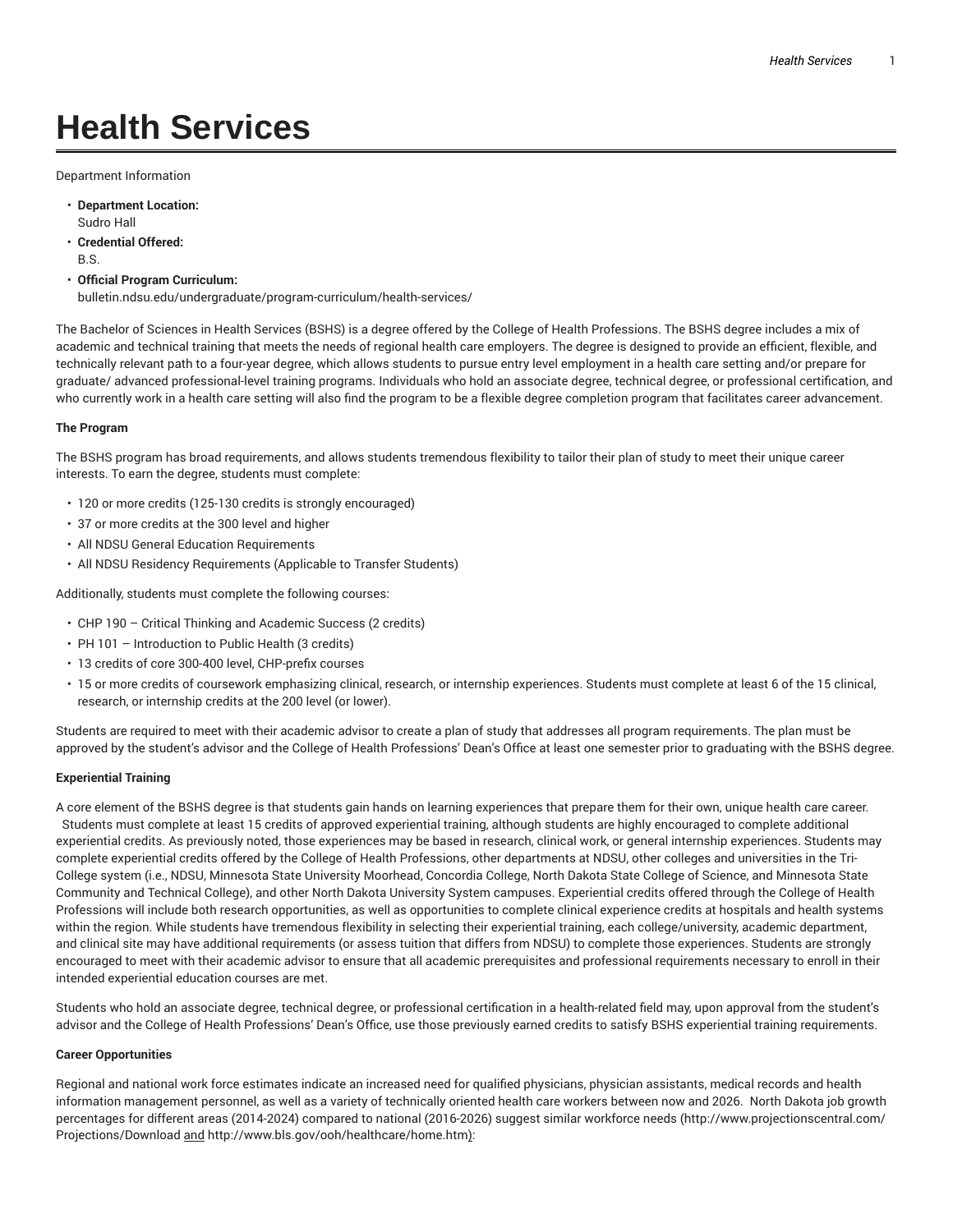- Physicians: North Dakota 8%; National 15%
- Physician Assistants North Dakota 31%; National 37%
- Cardiovascular Technologists/Technicians: North Dakota 34%; National 10%
- Surgical Technologists: North Dakota 24%; National 12%
- Medical Laboratory Technologists: North Dakota 25%, National 12%
- Medical Records and Health Information Technologists: North Dakota 23%, National 13%

Many entry level health care careers require a unique mix of traditional academic and professional/technical education, which are not included in any current degree offerings at NDSU. Students may obtain this training in graduate and/or professional programs (pharmaceutical sciences, public health, etc.) or at community and technical colleges (surgical technology, health information technology, etc.). The BSHS degree provides students flexibility in planning to meet the unique academic requirements of their professional/graduate/technical program of interest while completing a wellrounded bachelor degree.

## **Transferring Credits**

View NDSU equivalencies of transfer courses at: www.ndsu.edu/transfer/equivalencies

Please note this is a sample plan of study and not an official curriculum. Actual student schedules for each semester will vary depending on start year, education goals, applicable transfer credit, and course availability. Students are encouraged to work with their academic advisor on a regular basis to review degree progress and customize an individual plan of study.

| <b>First Year</b>                                                            |                                                                         |
|------------------------------------------------------------------------------|-------------------------------------------------------------------------|
| Fall<br><b>Credits Spring</b>                                                | <b>Credits</b>                                                          |
| <b>CHP 190</b>                                                               | 3<br>2 PH 101                                                           |
| <b>ENGL 110</b>                                                              | 4 ENGL 120<br>3                                                         |
| <b>Gen Ed Humanities &amp; Fine Arts</b>                                     | 3 Gen Ed Science & Tech w/ Lab<br>4                                     |
| Gen Ed Science & Tech                                                        | 3 Gen Ed Social & Behavioral Sciences<br>3                              |
| Gen Ed Quantitative Reasoning                                                | $\overline{2}$<br>3 Health Services Major-Specific<br>Electives         |
| 15                                                                           | 15                                                                      |
| <b>Second Year</b>                                                           |                                                                         |
| Fall<br><b>Credits Spring</b>                                                | <b>Credits</b>                                                          |
| <b>COMM 110</b>                                                              | 3 Clinical, Research or Internship<br>3<br>Requirements (100-200 level) |
| <b>Gen Ed Humanities/Fine Arts</b>                                           | 3 Health Services Major-Specific<br>12<br>Electives                     |
| 3<br>Gen Ed Science and Technology                                           |                                                                         |
| <b>Gen Ed Social &amp; Behavioral Sciences</b><br>3<br>& Global Perspectives |                                                                         |
| Clinical, Research or Internship<br>3<br>Requirements (100-200 level)        |                                                                         |
| 15                                                                           | 15                                                                      |
| <b>Third Year</b>                                                            |                                                                         |
| Fall<br><b>Credits Spring</b>                                                | <b>Credits</b>                                                          |
| CHP 300                                                                      | 3 CHP 301<br>3                                                          |
| Gen Ed Upper Division Writing                                                | 3 Clinical, Research or Internship<br>3<br>Requirements (300-400 level) |
| Clinical, Research or Internship<br>Requirements (300-400 level)             | 3 Health Services Major-Specific<br>9<br>Electives (300-400 level)      |
| Health Services Major-Specific<br>6<br><b>Electives</b>                      |                                                                         |